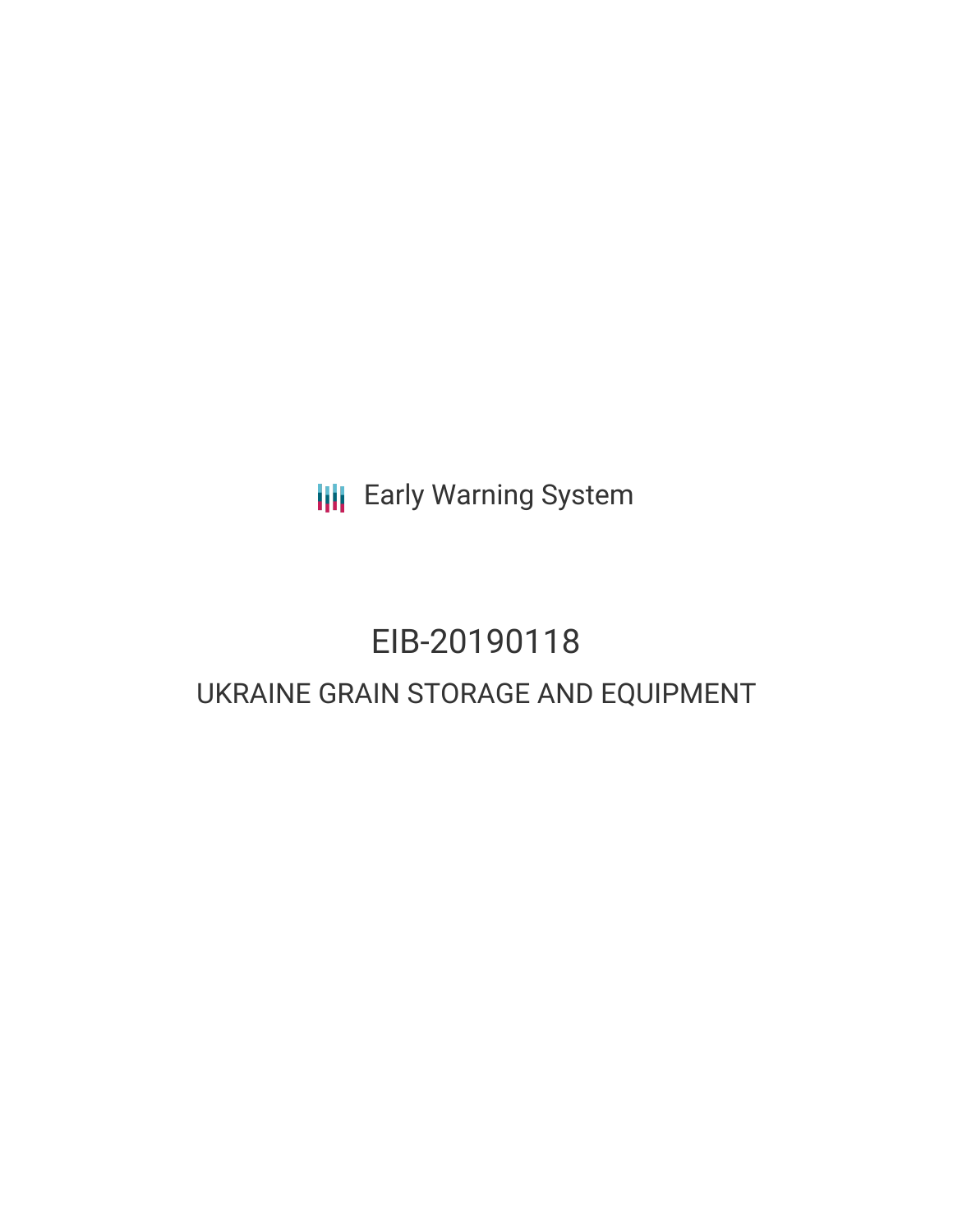

#### **Quick Facts**

| <b>Countries</b><br>Ukraine                                     |  |
|-----------------------------------------------------------------|--|
| <b>Financial Institutions</b><br>European Investment Bank (EIB) |  |
| <b>Status</b><br>Approved                                       |  |
| <b>Bank Risk Rating</b><br>U                                    |  |
| <b>Voting Date</b><br>2019-11-14                                |  |
| <b>Borrower</b><br>Not disclosed.                               |  |
| <b>Sectors</b><br>Agriculture and Forestry, Industry and Trade  |  |
| <b>Investment Type(s)</b><br>Loan                               |  |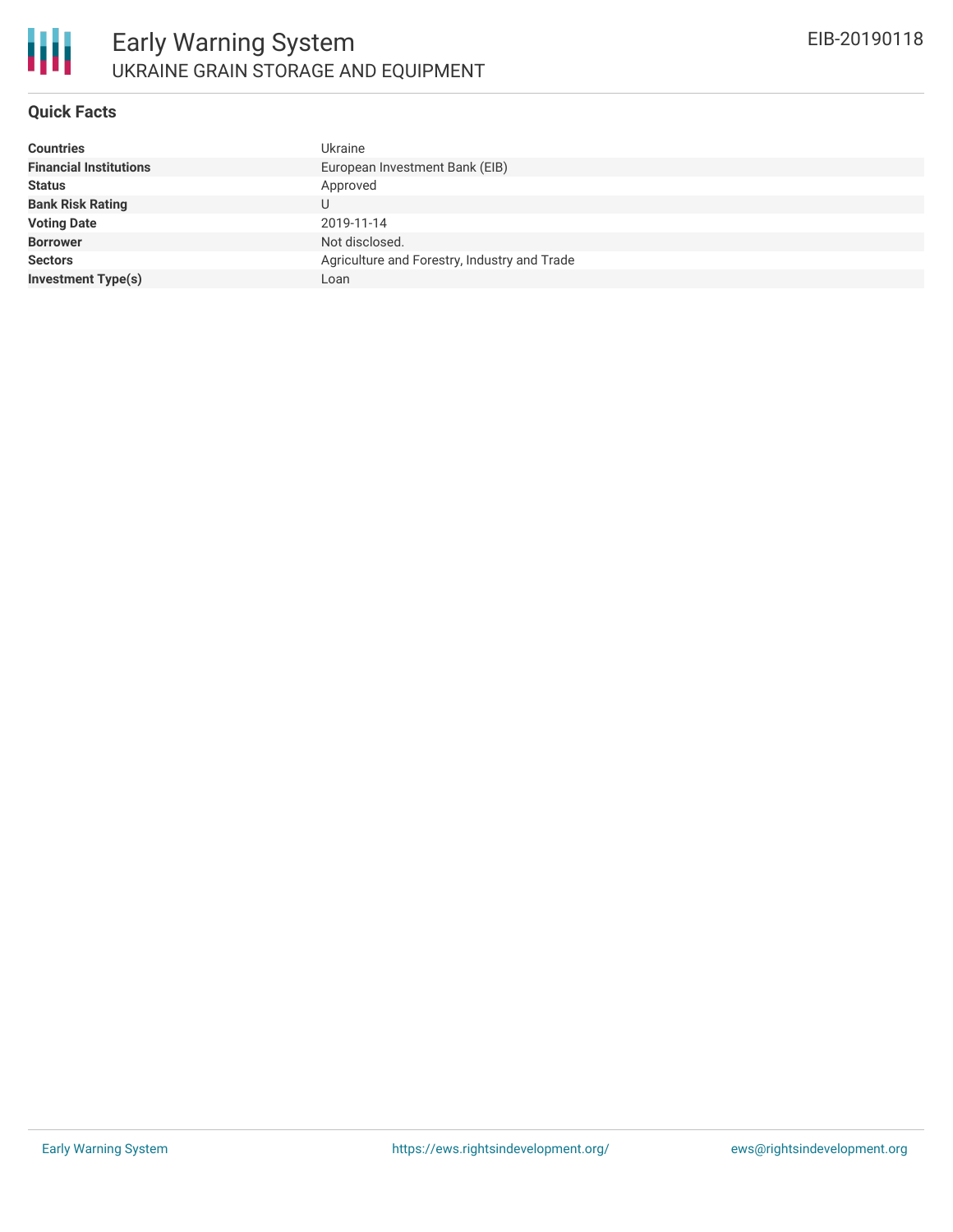

## **Project Description**

According to the Bank's website, this project finances the construction and acquisition of grain silos, agriculture equipment and grain railcars in Ukraine.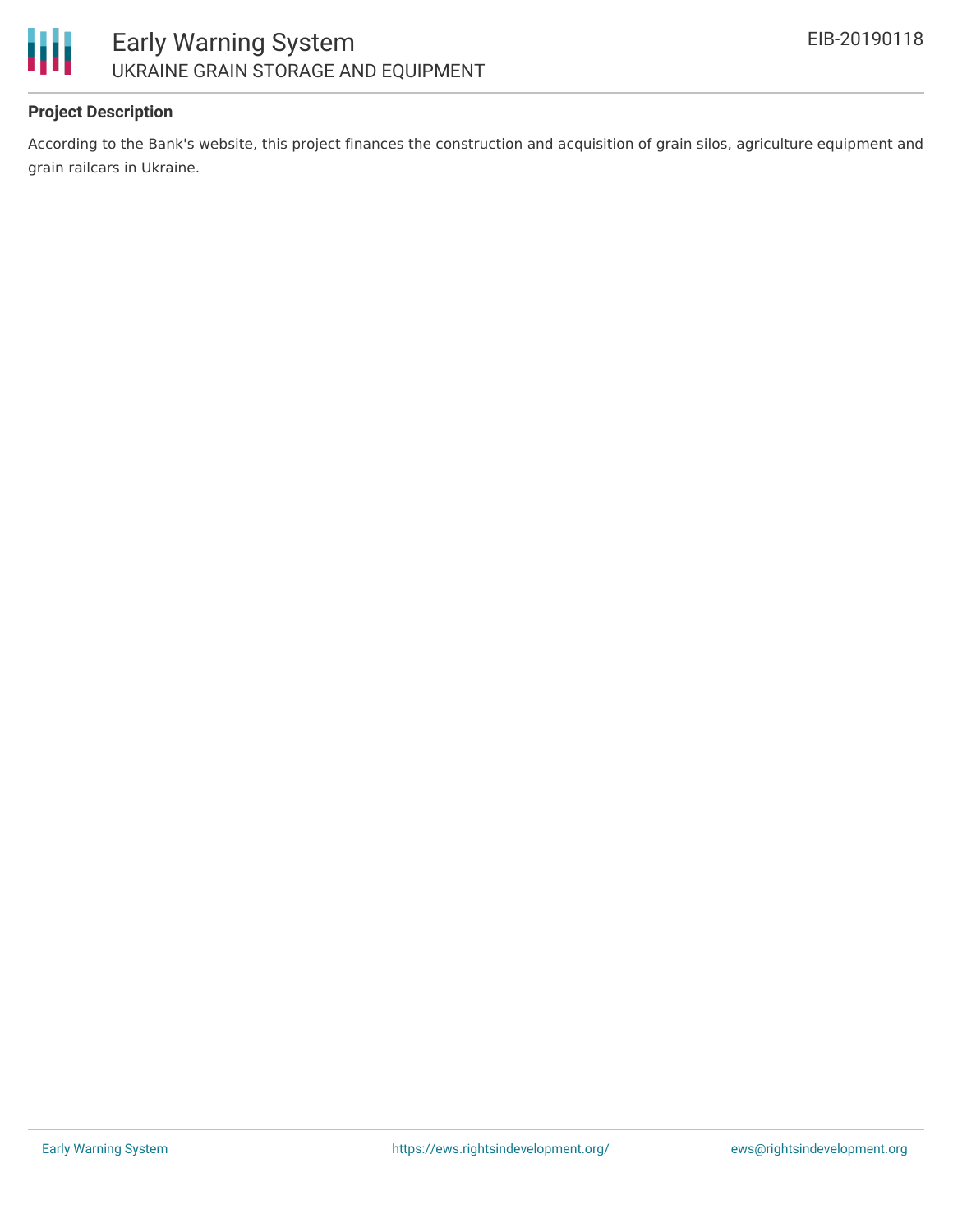

### **Investment Description**

European Investment Bank (EIB)